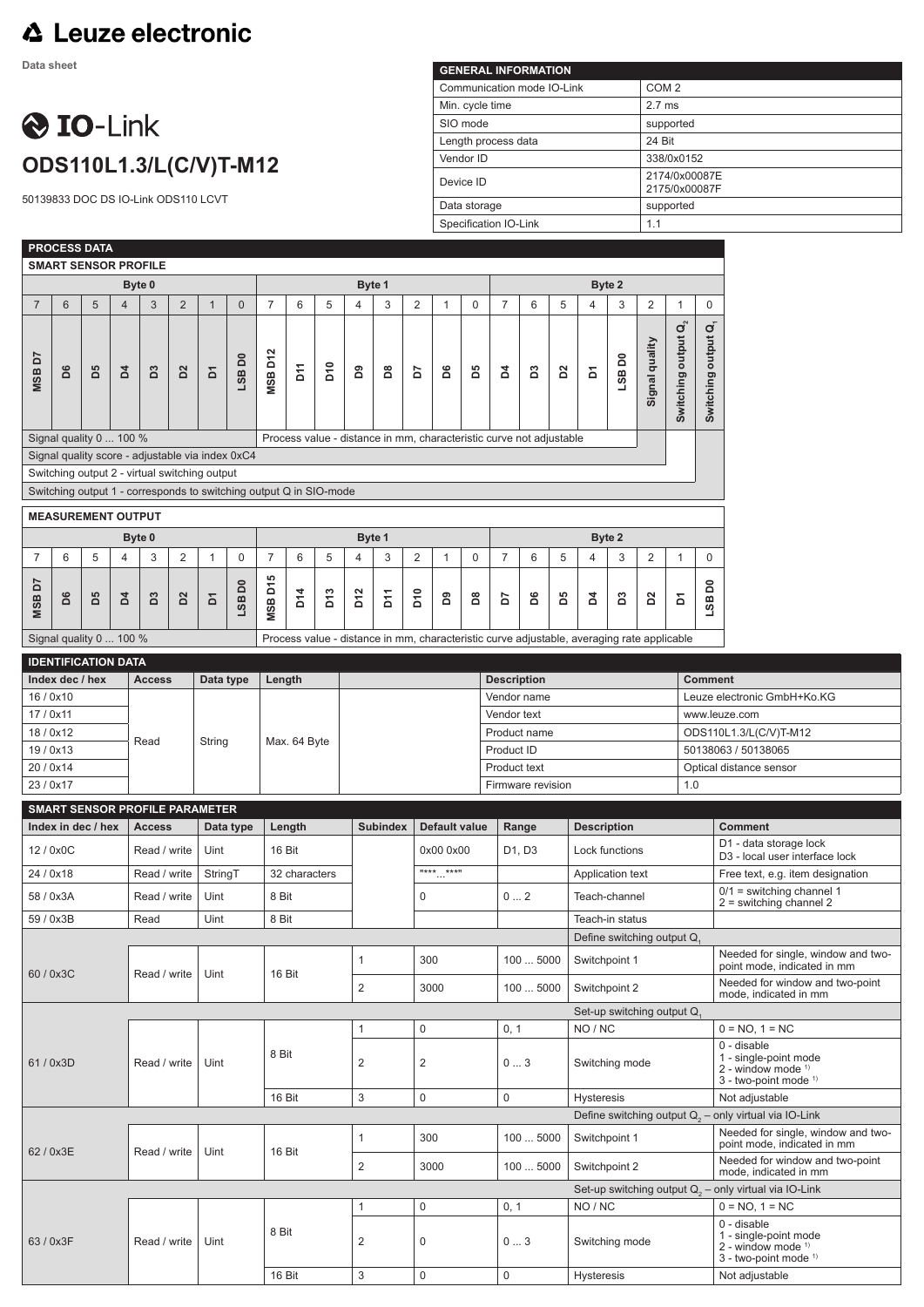| <b>PARAMETER</b>                 |              |           |                                                            |                     |                                                    |                    |                                                                            |                                                        |  |
|----------------------------------|--------------|-----------|------------------------------------------------------------|---------------------|----------------------------------------------------|--------------------|----------------------------------------------------------------------------|--------------------------------------------------------|--|
| Index dec / hex<br><b>Access</b> |              | Data type | <b>Subindex</b><br><b>Default value</b><br>Length<br>Range |                     |                                                    | <b>Description</b> | <b>Comment</b>                                                             |                                                        |  |
|                                  |              |           |                                                            |                     |                                                    |                    | Read operating data                                                        |                                                        |  |
| 88 / 0x58                        | Read         | Uint      | 32 Bit                                                     | $\mathbf{1}$        |                                                    |                    | Counter operating hours                                                    | No reset possible                                      |  |
|                                  |              |           |                                                            | $\overline{2}$      |                                                    |                    | Counter switch cycle                                                       | No reset possible                                      |  |
|                                  |              |           |                                                            |                     |                                                    |                    | Read sensor characteristics                                                |                                                        |  |
|                                  |              |           |                                                            | $\mathbf{1}$        | 100  5000 mm                                       |                    | Measurement range                                                          |                                                        |  |
|                                  |              |           |                                                            | 2                   | $< 5$ mm                                           |                    | Resolution Q                                                               |                                                        |  |
|                                  |              |           |                                                            | 3                   | $± 30$ mm                                          |                    | Linearity Q                                                                |                                                        |  |
|                                  |              |           |                                                            | 4                   | 20 mm                                              |                    | Hysteresis $Q_{\alpha}$ / Q                                                |                                                        |  |
| 95 / 0x5F                        | Read         | String    |                                                            | 5                   | Laser, red 655 nm class 1                          |                    | Type of light                                                              |                                                        |  |
|                                  |              |           |                                                            | 6                   | $\leq 60$ mA                                       |                    | No-load current                                                            |                                                        |  |
|                                  |              |           |                                                            | $\overline{7}$      | $\leq$ 250 Hz                                      |                    | Switching frequency                                                        |                                                        |  |
|                                  |              |           |                                                            | 8                   | 20 min.                                            |                    | Warm-up time                                                               |                                                        |  |
|                                  |              |           |                                                            | 9                   | $-40+60$ °C                                        |                    | Ambient temperature                                                        |                                                        |  |
|                                  |              |           |                                                            | 10                  | $010$ V, $420$ mA                                  |                    | Output signal                                                              |                                                        |  |
|                                  |              |           |                                                            | 11                  | $1.2 \text{ mm}$                                   |                    | Repeatability 1 $\sigma$                                                   |                                                        |  |
|                                  |              |           |                                                            |                     |                                                    |                    |                                                                            | $0 =$ off                                              |  |
| 189 / 0xBD                       | Read / write | Uint      | 8 Bit                                                      |                     | $\mathbf 0$                                        | 010                | Intensity average filter                                                   | $10 = max$ .                                           |  |
| 193 / 0xC1                       | Read / write | Int       | 16 Bit                                                     |                     | $\mathbf 0$                                        | $-50005000$        | Offset                                                                     | mm                                                     |  |
| 185 / 0xC3                       | Read / write | Uint      | 8 Bit                                                      |                     | $\mathbf{1}$                                       | 0, 1               | Gradient                                                                   | $0 =$ negative<br>$1 = positive$                       |  |
| 202 / 0xCA                       | Read / write | Uint      | 8 Bit                                                      |                     | 1                                                  | 0, 1               | Process data output                                                        | $0 = measurement$ output<br>$1 =$ smart sensor profile |  |
| 196 / 0xC4                       | Read / write | Uint      | 8 Bit                                                      |                     | 10                                                 | 1090               | Signal quality level                                                       | $\%$                                                   |  |
| 207 / 0xCF                       | Read         | Uint      | 8 Bit                                                      |                     |                                                    | 0100               | Current signal quality                                                     | $\frac{0}{0}$                                          |  |
|                                  |              |           |                                                            |                     |                                                    |                    | Analogue output                                                            |                                                        |  |
| 194 / 0xC2                       | Read / write | Uint      |                                                            | $\mathbf{1}$        | $0 = ODS110L1.3/LVT-M12$<br>1 = ODS110L1.3/LCT-M12 | 0, 1               | Output signal                                                              | $0 = 0  10 V$<br>$1 = 4  20 mA$                        |  |
|                                  |              |           | 32 Bit                                                     | $\overline{2}$      | 300                                                | 100  3000          | Min. measurement value                                                     | In mm                                                  |  |
|                                  |              |           | 32 Bit                                                     | 3                   | 3000                                               | 100  3000          | Max. measurement value<br>Smart functions Q                                |                                                        |  |
|                                  |              |           |                                                            | $\mathbf{1}$        | $\mathbf 0$                                        | 065535             | Counter                                                                    |                                                        |  |
|                                  |              |           |                                                            | 2                   | $\Omega$                                           | 065535             | On delay                                                                   | In ms, adjustable in 1ms                               |  |
| 208 / 0xD0                       | Read / write | Uint      | 16 Bit                                                     | 3                   | $\Omega$                                           | 065535             | Off delay                                                                  |                                                        |  |
|                                  |              |           |                                                            |                     |                                                    |                    |                                                                            | In ms, adjustable in 1ms                               |  |
|                                  |              |           |                                                            | $\overline{4}$<br>5 | $\mathbf 0$<br>$\Omega$                            | 065535             | Impulse                                                                    | In ms, adjustable in 1ms                               |  |
|                                  |              |           |                                                            |                     |                                                    | 050                | Monitoring frequency                                                       | In Hz, adjustable in 0.1 Hz steps <sup>2)</sup>        |  |
|                                  |              |           |                                                            | $\mathbf{1}$        | $\mathbf 0$                                        | 065535             | Smart functions Q <sub>2</sub> - on virtual switching output Q.<br>Counter |                                                        |  |
|                                  |              |           |                                                            | $\overline{2}$      | $\mathbf 0$                                        | 065535             |                                                                            |                                                        |  |
|                                  |              |           |                                                            | 3                   | $\mathbf 0$                                        |                    | On delay                                                                   | In ms, adjustable in 1ms                               |  |
| 209 / 0xD1                       | Read / write | Uint      | 16 Bit                                                     |                     |                                                    | 065535             | Off delay                                                                  | In ms, adjustable in 1ms                               |  |
|                                  |              |           |                                                            | 4                   | $\mathbf 0$                                        | 065535             | Impulse                                                                    | In ms, adjustable in 1ms                               |  |
|                                  |              |           |                                                            | 5                   | $\mathbf 0$                                        | 050                | Monitoring frequency                                                       | In Hz, adjustable in 0.1 Hz steps <sup>2)</sup>        |  |
|                                  |              |           |                                                            |                     |                                                    |                    | Function switching output Q                                                | $0 = NPN$                                              |  |
| 213 / 0xD5                       | Read / write | Uint      | 8 Bit                                                      | $\mathbf{1}$        | $\overline{2}$                                     | 02                 | PNP / NPN                                                                  | $1 = PNP$<br>$2 = auto-detect$                         |  |
|                                  |              |           |                                                            |                     |                                                    |                    | Control input                                                              |                                                        |  |
| 221 / 0xDD                       | Read / write | Uint      | 16 Bit                                                     | 1                   | $\mathbf{1}$                                       | 0, 1               | Activation control input                                                   | $0 = PIN$ 2 disable<br>$1 = PIN 2$ active              |  |